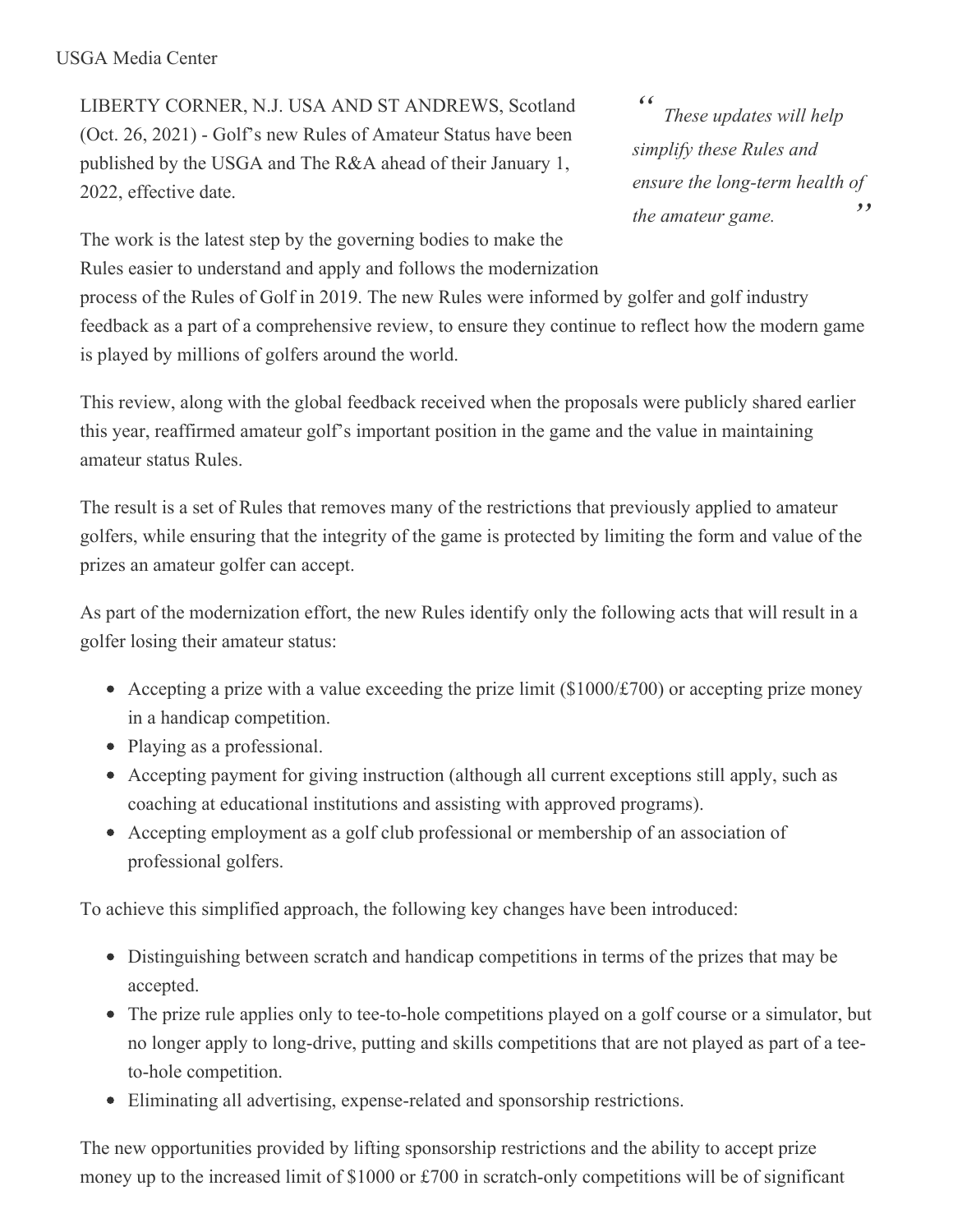benefit to elite amateur golfers looking for ways to fund golf-related expenses.

"Golf is unique in its broad appeal to both recreational and competitive players," said Craig Winter, USGA senior director, Rules of Golf and Amateur Status. "This was emphasized in the feedback we received earlier this year and we believe these updates will help simplify these Rules and ensure the long-term health of the amateur game, not only to those who compete at the highest level of amateur golf, but for the millions of golfers at every age and skill level who enjoy competitive events at their home courses."

Grant Moir, Director of Rules at The R&A, said, "We are delighted to be rolling out the modernized Rules of Amateur Status today. These Rules play an important role in protecting the integrity of our self-regulating sport, but the code must evolve to meet the needs of the modern game. This is particularly important for modern elite amateur golf, where many of the players need financial support to compete and develop to their full potential. The new Rules give them this opportunity and will help to make the game even more inclusive."

The new Rules are accompanied by guidance notes, an overview document and explanations that detail the rationale for why changes have been made and, in some instances, why they have stayed the same.

These materials can be found at [www.usga.org/amateurstatus](http://www.usga.org/amateurstatus)

## **About the USGA**

The USGA is a non-profit organization that celebrates, serves and advances the game of golf. Founded in 1894, we conduct many of golf's premier professional and amateur championships, including the U.S. Open and U.S. Women's Open. With The R&A, we govern the sport via a global set of playing, equipment, handicapping and amateur status rules. The USGA campus in Liberty Corner, New Jersey, is home to the Association's Research and Test Centre, where science and innovation are fuelling a healthy and sustainable game for the future. The campus is also home to the USGA Golf Museum, where we honor the game by curating the world's most comprehensive archive of golf artifacts. To learn more, visit <u>[usga.org.](https://nam05.safelinks.protection.outlook.com/?url=https%3A%2F%2Fu7061146.ct.sendgrid.net%2Fwf%2Fclick%3Fupn%3DG62jSYfZdO-2F12d8lSllQB7gmnl52PYWAAEMAhkbjU4OlaWC8x511meYUIFJTRm05vqc9C8cWQ3CdjjrE9hBn-2B52Mft9zg-2F0rlMGJ-2BtWgVZ53QjbxLmjgWvOpkAQgPl8Dr1NWftCYh9Vhj9sG4RefC-2BSa1U6Mnlp5KxKtPFQaI8ITLtGtezWGrasMfv1fosUpBeAZ8u447sqF-2FRIfaQ6FFg-2B9ZLwsOUbSdiaEOE2H7I99zudJISGbhLG-2FW6rE-2B6x1sLeqjA8pjfCCQT77R5lH0tpU2-2FlNO354b0iK0F0q-2FI472Pv5i1YuP38aJApQw5HIrWnqoLZ6D8PjNyYwP7QWQ6nx3D-2FF-2BHcP6b1N1WpeLsVo9wX3lB0qU2isyczw4SSq_J-2BeHTanHuyk-2BHoep7wDPh2R1kThVJq8PmtKIFGzw1VsgrrYJKv79j8bFP2ubFN1ECAXj8-2BpkY4igloYTQb9FDvPSU4T-2F2qZoSr8kNzTssKlvkiROiF6Crme9f35VXfpImni31JLNLtDepchB92LZ9N6Au6sfFZHRQWzz2Vf-2FDX9qurxyp4CiWlQxkX5P9UUIcwklvLi9pXem5lNv-2BYPem6AImfOlb6-2F2w2yGrs4KnePKV-2FiiCVCoEe54NEru4K2m6aQ-2F9DLn5fMN6Qm2x16qa3HYH8w5-2BYACxsRa1IUUTG9tZQWWxLxbYAyTh7fM8K1AWgQ65LoBXWQOUUS5avx0rjki3cUB2hw1FCMdU-2FXuNVM-3D&data=02%7C01%7CJDriscoll%40USGA.org%7C46191fd57c3347ea25fb08d7a0e377b8%7C17abf7083a064391bdbd06808d1b9f81%7C0%7C0%7C637154771188552724&sdata=wfgZQMJsM6A%2B9we2n%2Bb12UPw%2Fvkh1Y64v1xq2u7BWk4%3D&reserved=0)</u>

## **About The R&A**

References in this document to The R&A are to R&A Rules Limited. Together The R&A, based in St Andrews, Scotland, and the USGA govern the sport of golf worldwide, operating in separate jurisdictions but with a commitment to a single code for the Rules of Golf, Rules of Amateur Status and Equipment Standards. The R&A governs the sport worldwide, outside of the United States and Mexico, on behalf of over 36 million golfers in 144 countries and with the consent of 159 organisations